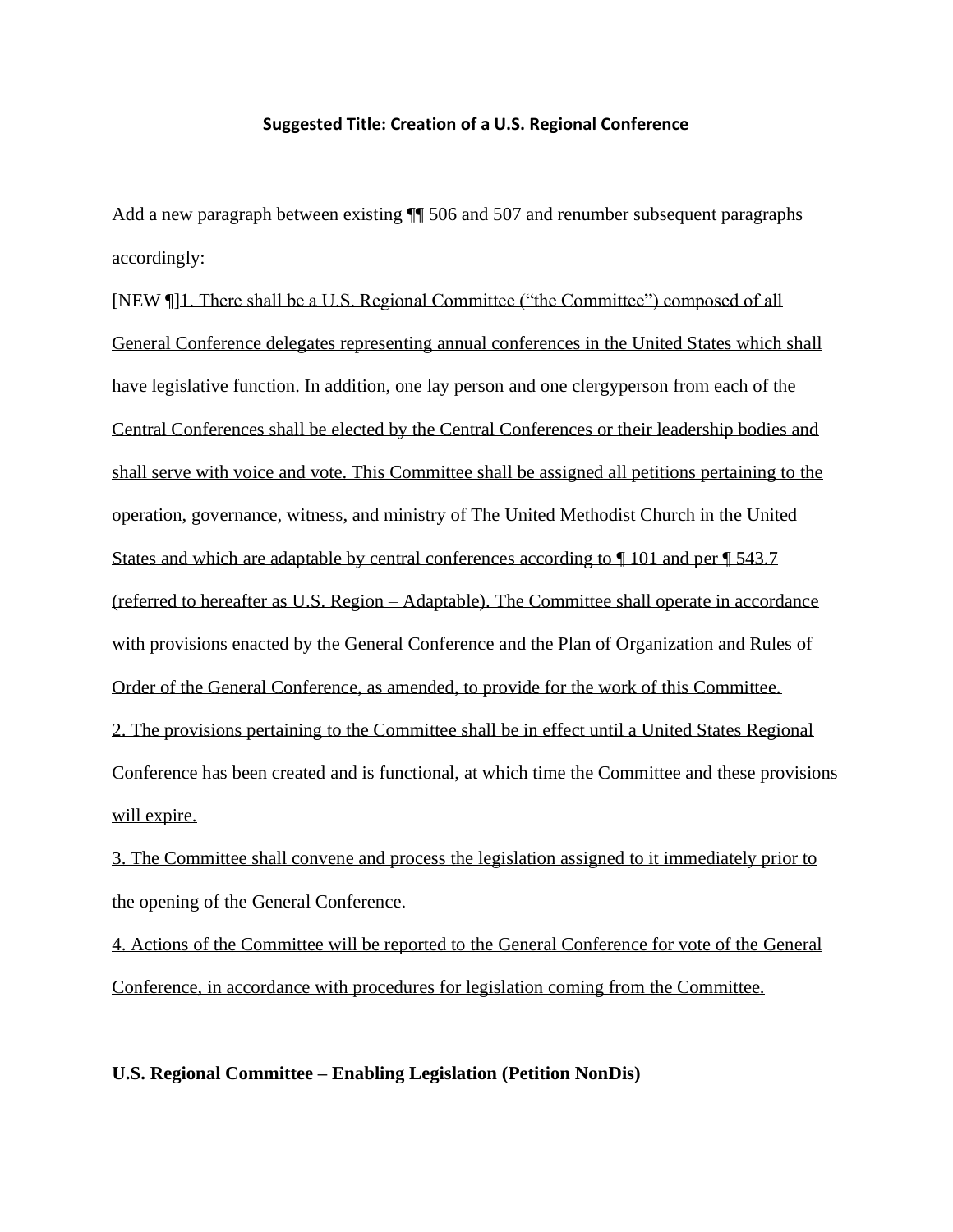A U.S. Regional Committee ("the Committee"), a committee of the General Conference with legislative function, shall be established to deal with U.S. Region – Adaptable petitions concerning U.S. matters. The objectives of this Committee are to unburden the full General Conference from U.S. legal, contextual, and financial matters that are outside the purview of central conference delegates and to provide a venue for consideration of U.S. Region – Adaptable petitions and other matters pertaining to the Church in the United States. This Committee may be an interim body, and shall continue functioning until a United States Regional Conference is created and is functional. The Committee shall operate according to the following provisions:

1. A bishop assigned by the Council of Bishops shall convene the Committee initially for the purpose of electing Committee officers. Officer elections shall follow the processes for election of legislative committee officers in the Plan of Organization and Rules of Order of the General Conference.

2. Based on the number and nature of petitions assigned to the Committee, the Commission on the General Conference shall set the number of subcommittees as needed.

3. Legislative items receiving no more than 50 votes against the prevailing position in the committee shall be placed on a General Conference consent calendar for U.S. Matters. It shall require the requisite number of signatures, as per the Rules of the General Conference, to remove an item from this consent calendar.

4. The Commission on the General Conference shall be responsible for developing any other rules, responsibilities, and limitations needed for the functioning of the Committee and the attainment of its objectives as stated above.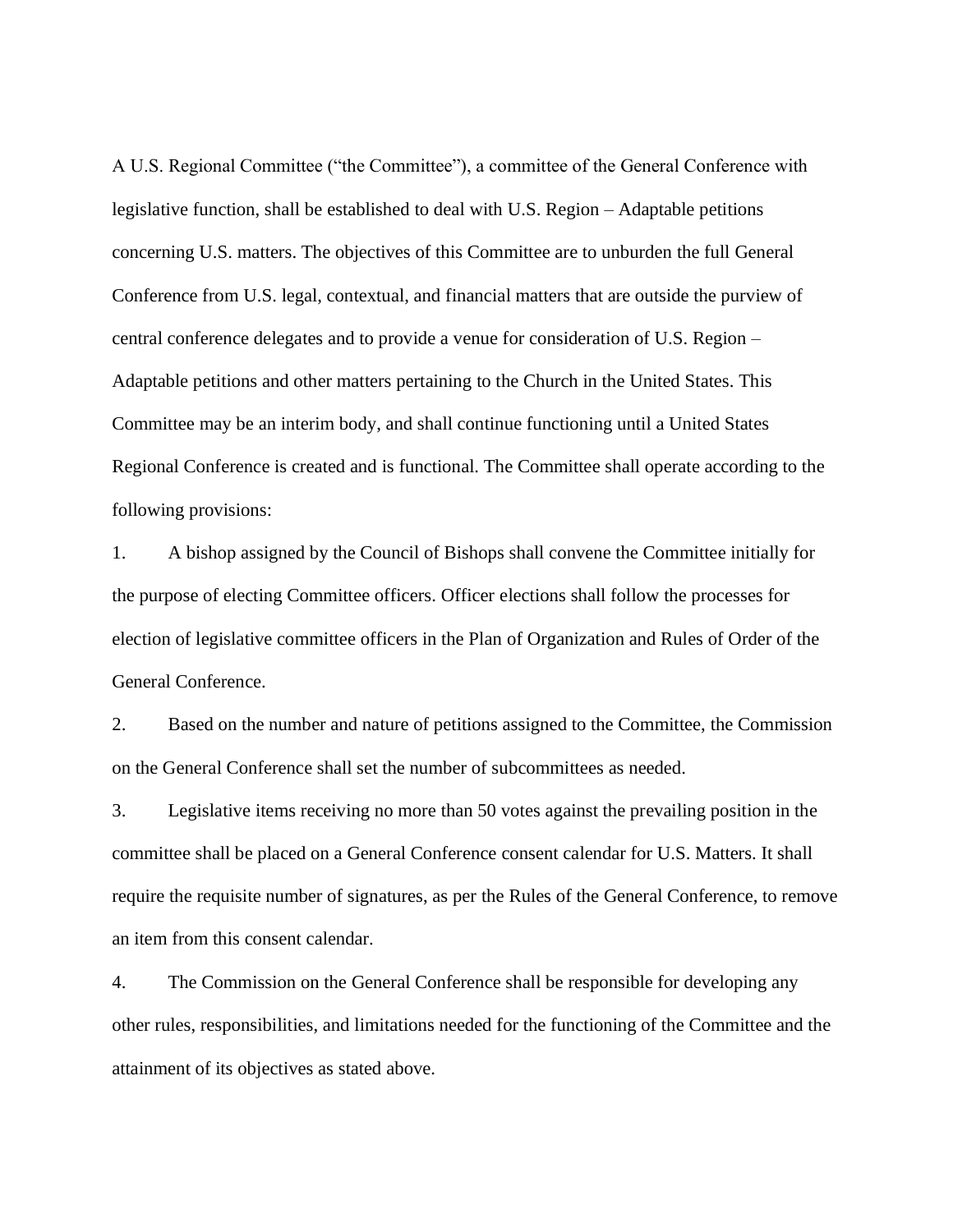5. Where not otherwise specified in the Book of Discipline, in this petition or other General Conference actions, or in the Plan of Organization and Rules of Order, the rules for General Conference legislative committees will direct the processes of this Committee.

6. Petitions which pertain to U.S. Region – Adaptable matters shall be coded accordingly, in a manner comparable to the coding used to denote petitions with financial implications or global impact.

# DIVISION TWO—ORGANIZATION

Section I. Conferences

[Add new ¶ 11. Article IV. and renumber subsequent paragraphs and articles]

¶ 11. Article IV.—There shall be a regional conference for the Church in the United States of America, with such powers, duties, privileges, and limitations as are hereinafter set forth.

Section II. General Conference

[Deletion from ¶ 16.4]

¶ 16.4. To provide for the organization, promotion, and administration of the work of the Church. outside the United State of America.

[Insert new Section VI., ¶¶ 32-35 and renumber successive sections and paragraphs] Section VI. Regional Conferences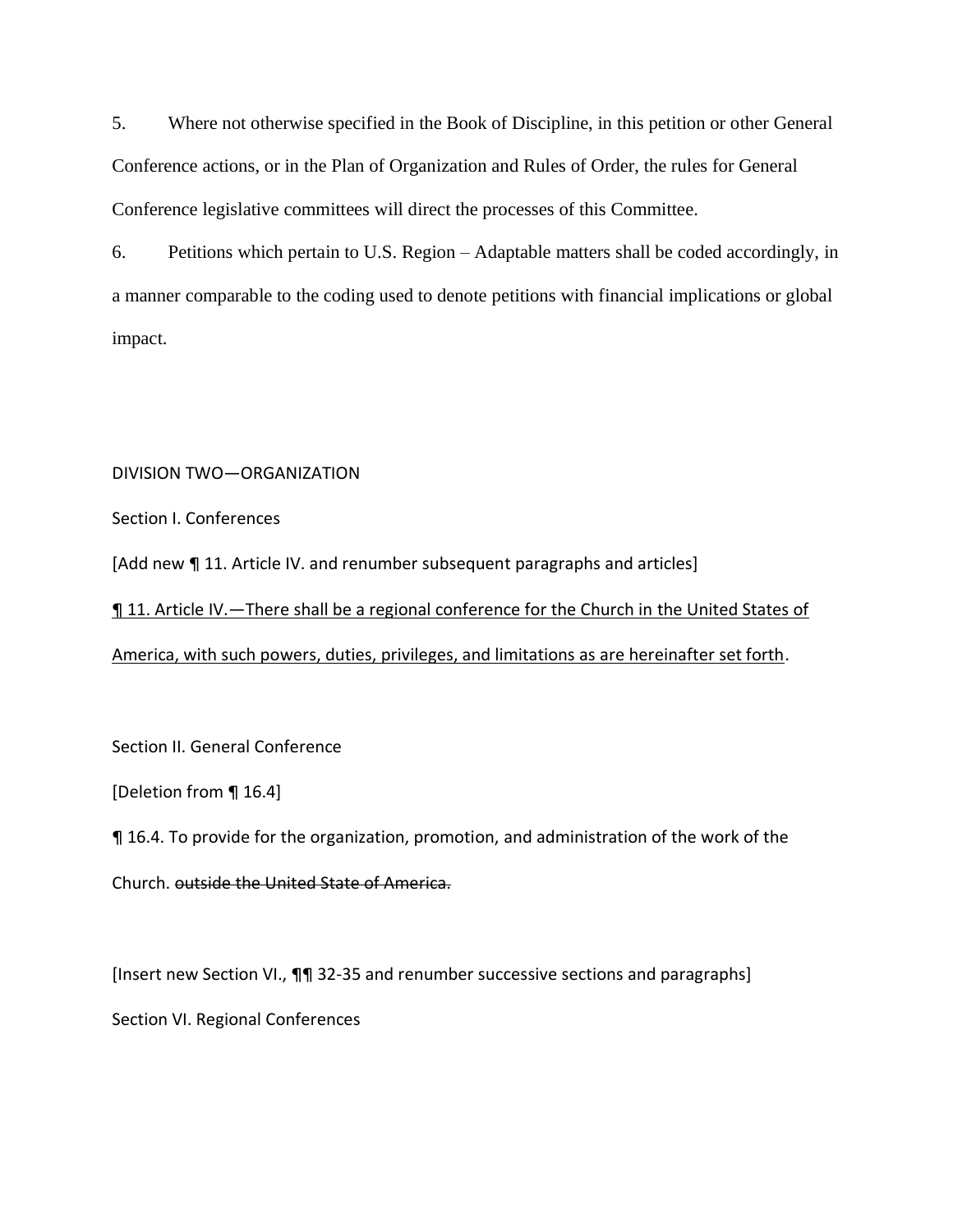¶ 32. Article I.—There shall be a regional conference for the work of the Church in the United States of America with such duties, powers, privileges, and limitations as are hereinafter set forth. The regional conference shall initially include all areas that comprise the jurisdictional conferences as defined in Section VII., ¶ 37. Subsequently, the General Conference shall have authority to make changes in the number and boundaries of regional conferences.

¶ 33. Article II.—The regional conference shall be composed of as many delegates as determined by the General Conference. The delegates shall be clergy and lay in equal numbers. [new ¶ 551]

¶ 34. Article III.—The regional conference shall meet in accordance with provisions determined by the General Conference. [new ¶ 552]

¶ 35. Article IV.—The regional conference shall have the following powers and duties:

 1. To make such rules and regulations for the administration of the Church's work within its boundaries, including such changes and adaptations of the General Book of Discipline as the conditions in the regional conference may require, subject to the powers that have been or shall be vested in the General Conference.

2. To appoint a judicial court to determine legal questions arising on the rules, regulations, and such revised, adapted, or new sections of the regional conference Discipline enacted by the regional conference.

 3. Such other duties and powers as may be conferred by the General Conference, provided that the

regional conference has no authority over duties assigned to the jurisdictional conferences in  $\P\P 23 - 27.$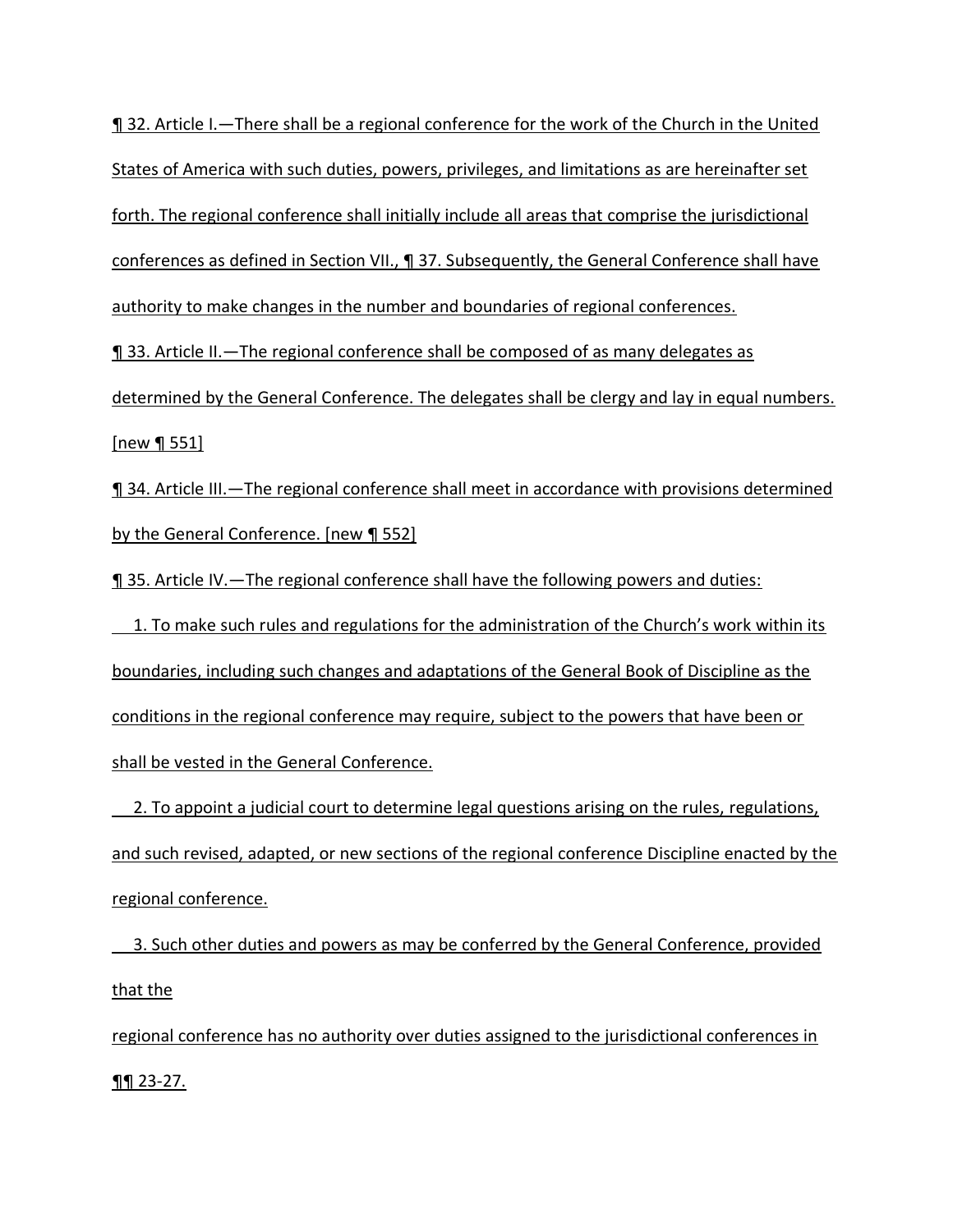[Amend existing ¶ 39 as follows]

¶ 39. Article III.—Changes in the number, names, and boundaries of the jurisdictional conferences may be effected by the General Conference United States Regional Conference upon the consent of a majority of the annual conferences of each of the jurisdictional conferences involved.

Part VI. Chapter Four — The Conferences

[Add new Section V. United States Regional Conference, ¶¶ 550 – 555; renumber successive sections accordingly]

Section V. United States Regional Conference

¶ 550. Authorization—There shall be a regional conference whose boundaries shall include all the jurisdictional conferences, and it shall be called the United States Regional Conference, notwithstanding that it may include territory not included within the United States. ¶ 551. Composition—The United States Regional Conference shall be composed of all General Conference delegates from annual conferences in the U.S. jurisdictions elected to the General Conference immediately prior to the regional conference meeting, and shall represent those same annual conferences. Reserve delegates elected from the annual conferences in the U.S. jurisdictions to the General Conference shall also serve as reserve delegates to the United States Regional Conference. In addition, one lay person and one clergyperson from each central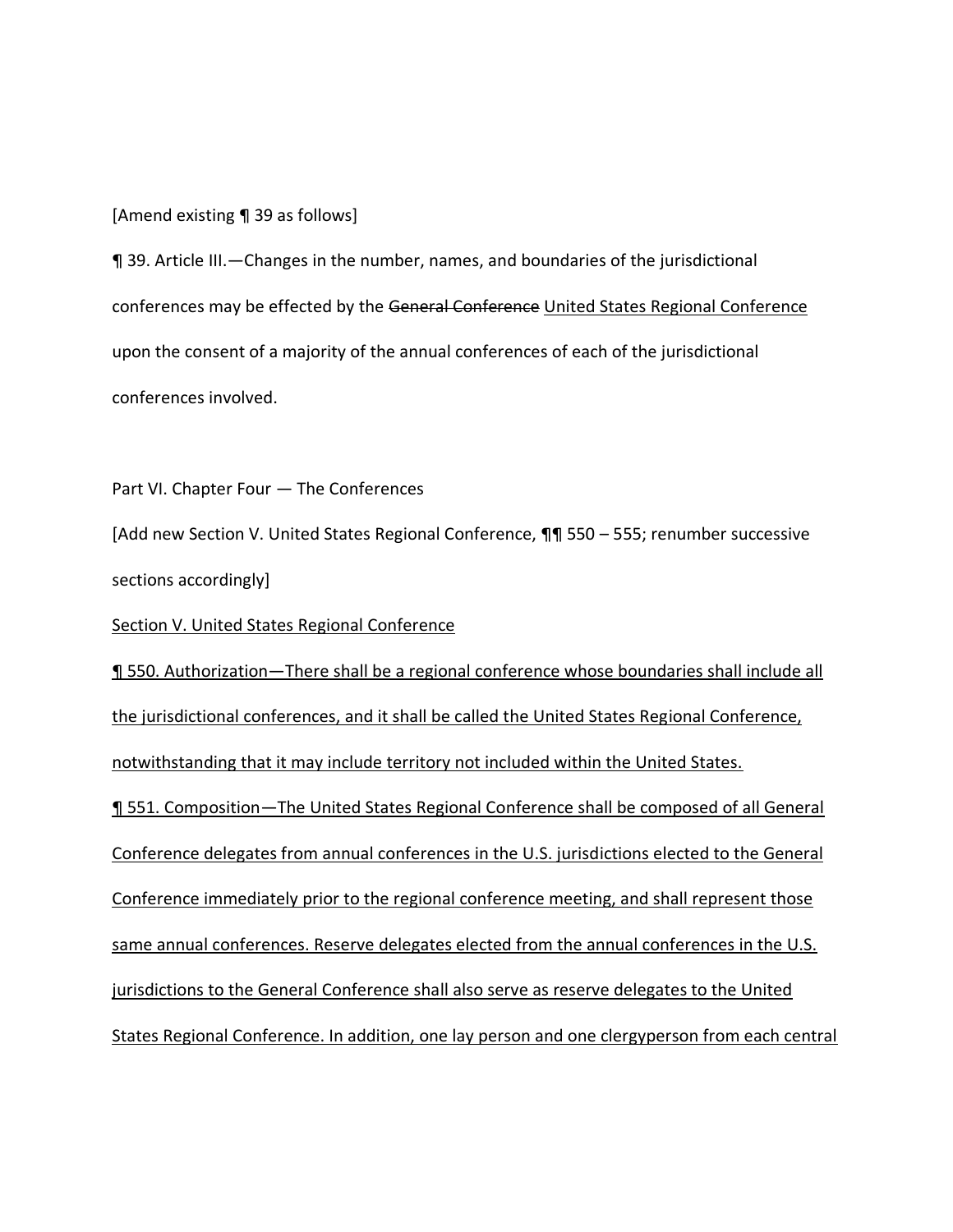conference shall be elected by the central conferences or their leadership bodies and shall serve with voice but not vote.

¶ 552. Organization—1. The United States Regional Conference shall meet within the year succeeding the meeting of the General Conference at such time and place as determined by the preceding regional conference. The date and place of the first regional conference meeting shall be fixed in such manner as determined by the General Conference.

 2. The regional conference has the right to hold such adjourned sessions as it may determine. The sessions of said conference shall be presided over by the bishops of the jurisdictional conferences. The bishops shall have the authority to call an extra session of the regional conference to be held at the time and place designated by them.

3. The presiding officer of the regional conference shall decide questions of order, subject to an appeal to the regional conference, and shall decide questions of law, subject to an appeal to the Judicial Council, but questions relating to the interpretation of the rules and regulations made by the regional conference for the governing of its own session shall be decided by the regional conference.

 4. The regional conference shall have the power to organize and incorporate one or more executive committees, executive boards, or councils of cooperation, with such membership and such powers as may have been granted by the regional conference for the purpose of representing it in its property and legal interests and for transacting any necessary business that may arise in the interval between the sessions of the regional conference or that may be committed to said boards or committees by the regional conference, provided these actions do not modify or supersede the powers and duties of the jurisdictional conferences.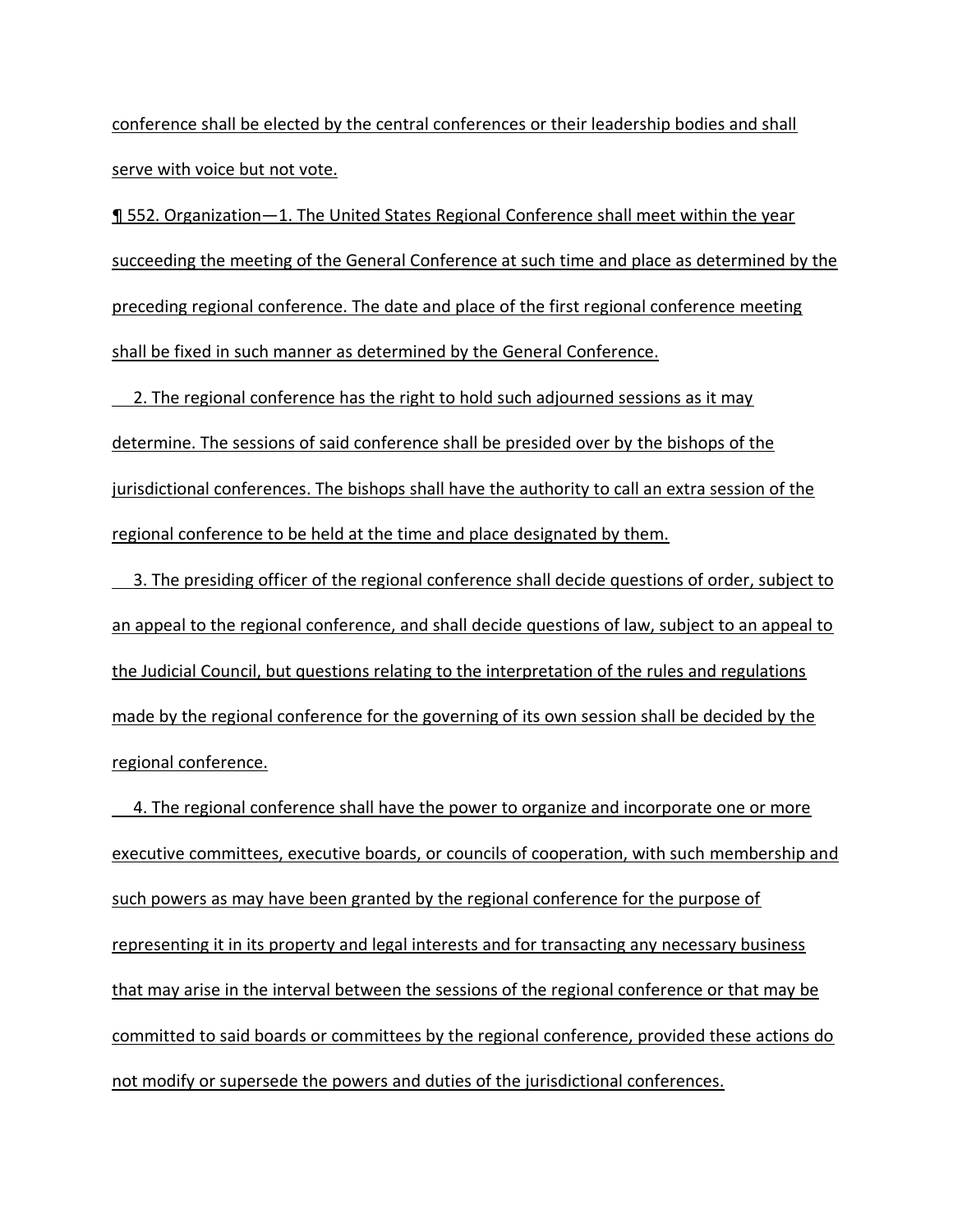¶ 553. Powers and Duties—1. The United States Regional Conference shall receive and act on missionary, educational, evangelistic, industrial, publishing, medical, and other connectional interests of its annual conferences, missionary conferences, and jurisdictions and such other matters as may be referred to it by these bodies or by the General Conference. It shall provide suitable organizations for such work and elect the necessary officers for the same.

 2. The regional conference shall have power to make such changes and adaptations of the Book of Discipline, excluding any portions of the Discipline that a General Conference may designate as non-adaptable, as the special conditions and the mission of the Church in the area require, especially concerning the organization and administration of the work on local church, district, annual conference, and jurisdictional levels, provided that no action shall be taken that is contrary to the Constitution and the General Rules of The United Methodist Church, and provided that the spirit of connectional relationship is kept between the local and the general Church. Subject to this restriction, the regional conference may delegate to a jurisdiction or an annual conference within its boundaries the power to make one or the other of the changes and adaptations referred to in this paragraph, upon the request of such jurisdiction or annual conference.

3. The regional conference shall have power to make changes and adaptations in procedure pertaining to the annual, district, and charge conferences within its territory and to add to the business of the annual conference supplementary questions considered desirable or necessary to meet its own needs.

 4. The regional conference shall have authority to examine and acknowledge the journals of the jurisdictional conferences, annual conferences, and missionary conferences within its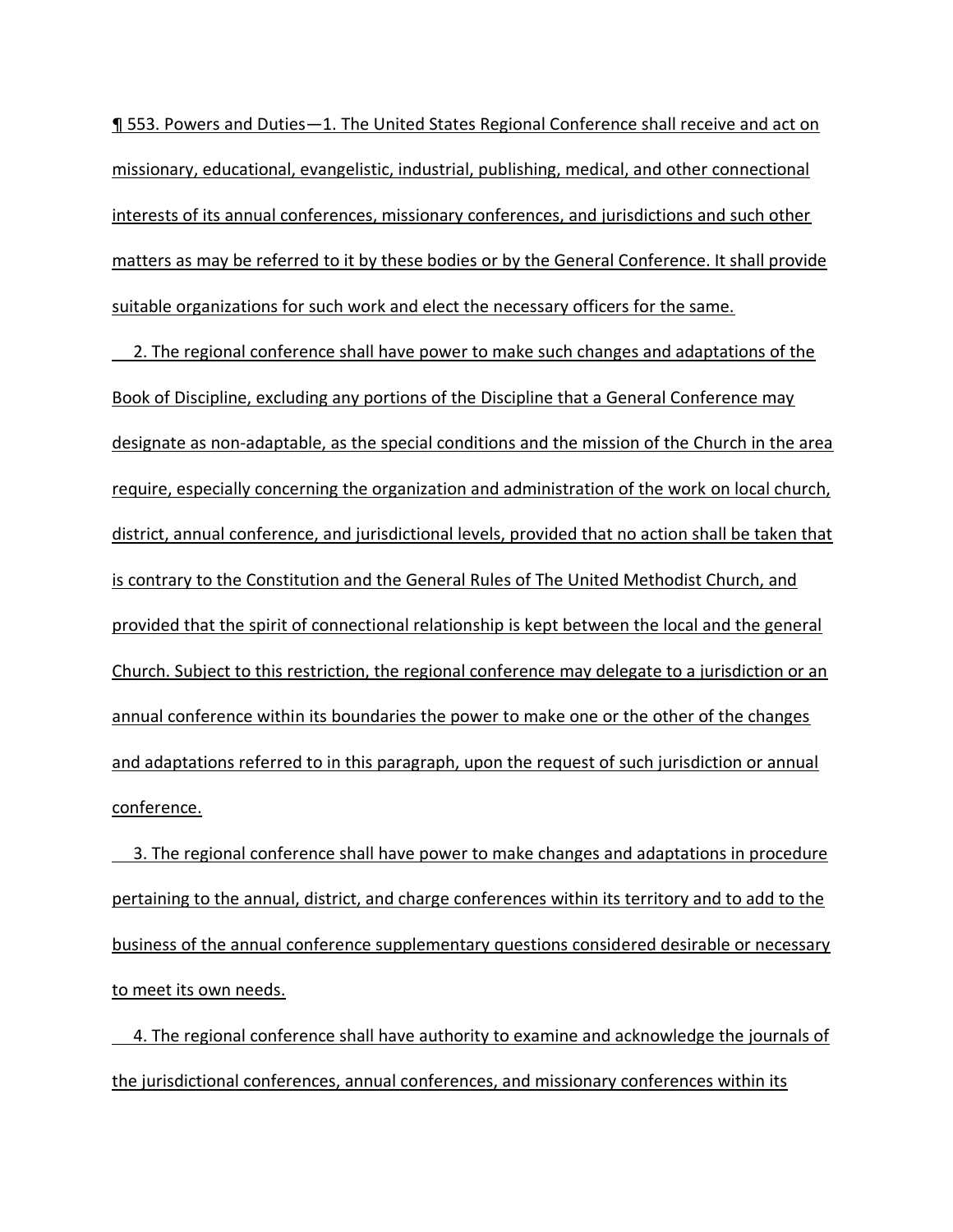bounds and to make recommendations for the drawing up of the journals as may seem necessary.

 5. The regional conference shall have authority to edit and publish a regional conference Discipline, which shall contain in addition to the Constitution of the Church such sections from the general

Discipline of The United Methodist Church as may be pertinent to the entire Church and also such revised, adapted, or new sections as shall have been enacted by the regional conference concerned

under the powers given by the General Conference.

¶ 554. Records and Archives—1. The journal of the proceedings of the regional conference, duly signed by the president and secretary, shall be sent for examination to the General Conference. Two paper copies shall be sent without charge to the General Commission on Archives and History and the General Council on Finance and Administration, and one copy of a digital version shall be sent along with the paper copies.

2. The regional conference shall submit a copy of every adaptation of the general Discipline or portion thereof in use in the regional conference to the General Commission on Archives and History and the General Council on Finance and Administration.

¶ 555. Regional Conference Agencies—1. The regional conference, shall establish a judicial court, which in addition to other duties that the regional conference may assign to it shall hear and determine the legality of any action of the regional conference taken under the adapted portions of the Discipline or of a decision of law by a presiding bishop of the regional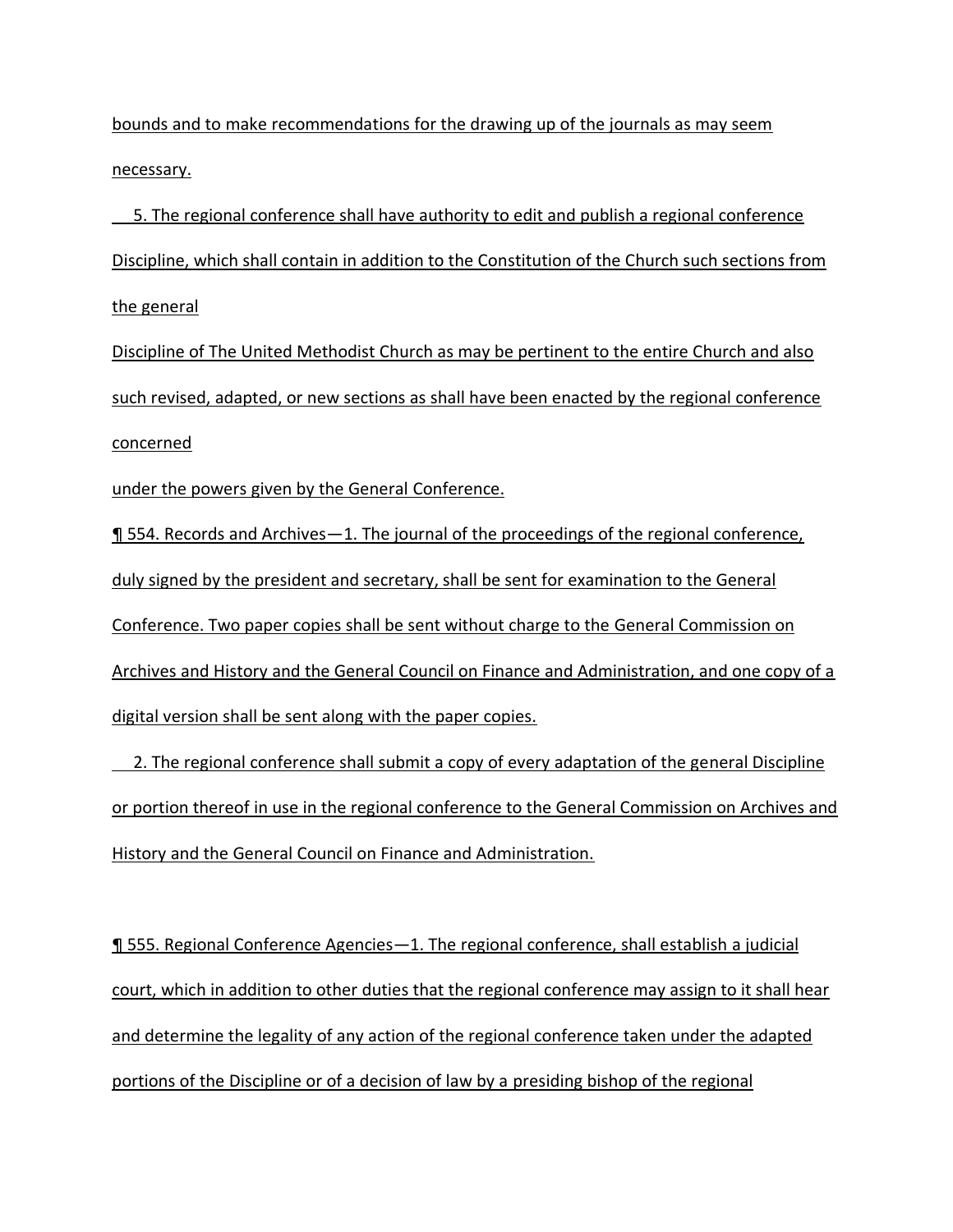conference pertaining to the adapted portions of the Discipline, upon appeal by the presiding bishop or by one-fifth of the members of the regional conference. Further, the judicial court shall hear and determine the legality of any action of an annual conference taken under the adapted portions of the Discipline or of a decision of law by the presiding bishop of the annual conference pertaining to the adapted portion of the Discipline, upon appeal of the presiding bishop or of such percentage of the members of the annual conference as may be determined by the regional conference.

2. The regional conference shall establish such other agencies, commissions, or committees as it may determine are important to the work and witness of the Church in the United States.

# **A Non-Disciplinary Petition to Create a Plan for Organization of a United States Regional Conference**

Authorization: There shall be an Interim Committee on Organization (ICO) for one quadrennium that organizes and plans for the establishment and functioning of a new United States Regional Conference (USRC) comprising the five jurisdictions of the United States.

Composition: The Council of Bishops, through the Leadership Discernment Committee, shall appoint a 20-25-member Interim Committee on Organization (ICO). The committee membership shall be determined using proportionate representation of the U.S. jurisdictions, with a minimum of three members from each U.S. jurisdiction, ensuring broad diversity, including racial and gender inclusion. All members of the ICO shall be chosen from among the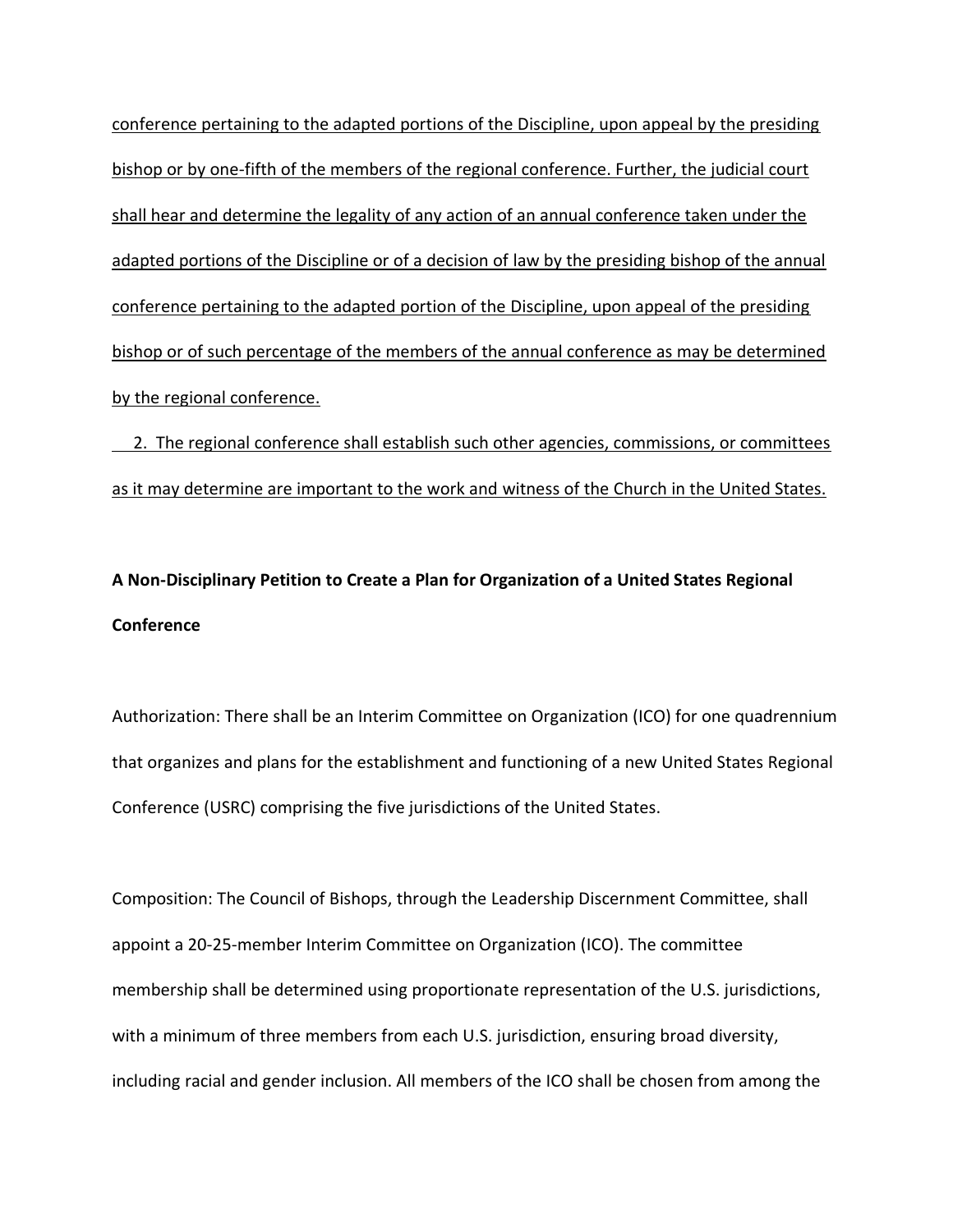voting delegates elected by the annual conferences in the U.S. jurisdictions. Meeting and other necessary costs shall be funded by the General Administration Fund. In addition, two central conference members shall be elected by the central conferences or their leadership bodies to advise and consult the ICO.

Responsibilities: The ICO shall be charged with the following responsibilities:

1. The ICO shall choose the time and place for the convening of the initial gathering of the USRC.

2. The ICO shall work with the Secretary of the General Conference and the Business Manager of the General Conference in planning for the first gathering of the USRC.

3. The ICO, in consultation with the appropriate committees of the Commission on the General Conference, shall recommend to the USRC for action at its first gathering what committees and officers are required to ensure the functionality of the USRC.

4. Upon the completion of the first USRC gathering, the ICO shall cease to exist as a committee of the General Conference, unless the USRC authorizes the continuation of their work for a specific time and purpose.

This petition will go into effect only upon the General Conference approval of the establishment of the United States Regional Conference (proposed new ¶¶ 11, 32-35, and 550-555).